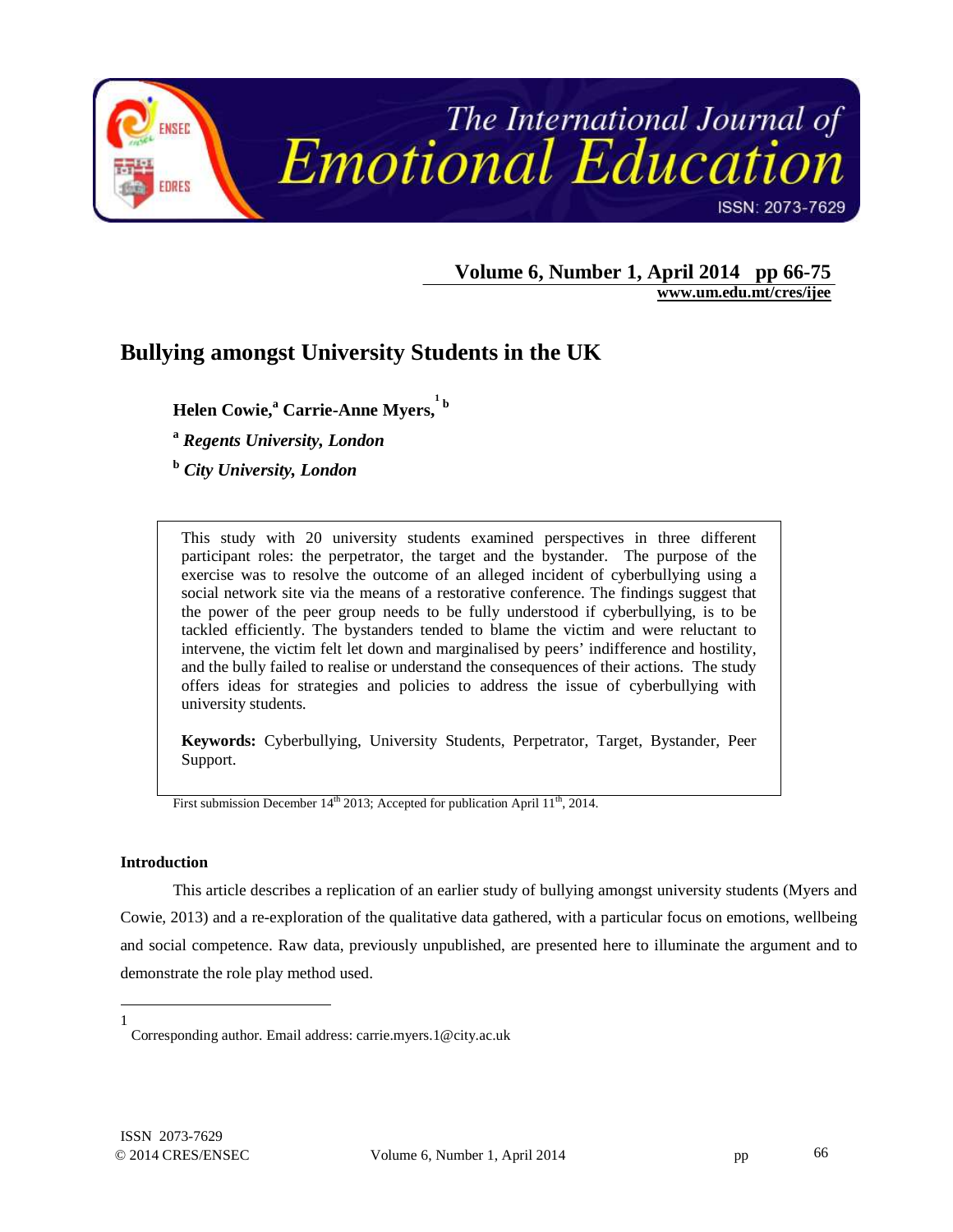Although there is a large literature on school bullying and on work place bullying, for some reason there are scarcely any studies on bullying amongst university students in the UK. This is surprising since forums such as 'The Student Room', highlight the growing problem of bullying amongst university students with disturbing accounts of the long-term damage to self-esteem, academic achievement and emotional wellbeing experienced by some students. This is confirmed by Isaacs, Hodges and Salmivalli (2008) who found damage to emotional health and wellbeing experienced by those who were long-term victims of bullying from childhood through to young adulthood. Being a victim of cyberbullying emerges as an additional risk factor for the development of depressive symptoms in university students (Aricak, 2009). Similarly, Schenk and Fremouw (2012) found that college student victims of cyberbullying scored higher than matched controls on measures of depression, anxiety, phobic anxiety and paranoia.

In one large survey of 2805 Finnish university students, Lappalainen, Meriläinen, Puhakka and Sinkkonen (2011) found that around 5% reported being bullied either by a fellow student or by a member of staff. Around half of the bullies and half of the victims in this survey reported that they had been involved in bullying incidents before they left school. This continuum from school to university was especially prevalent among men in the study. Curwen, McNichol and Sharpe (2011) surveyed 159 female and 37 male undergraduates who admitted to having bullied a fellow student at least once since coming to university. The survey revealed that most of those who were bullies at university had a history of bullying at school. Although again the incidence was lower than at school, it did exist and bullies tended to target victims who were passive and less likely to retaliate. As the researchers speculate, the fact that many of these young adults had stable bullying characteristics suggests that there are strong benefits to them arising from this kind of behaviour. Furthermore, victims may remain silent through embarrassment and bystanders may reinforce the aggressive behaviour by remaining detached from the target.

Much research focuses on the individual aspects of bullying by exploring the characteristics of bullies and victims, but this fails to recognize that the group has a powerful influence on individual behaviour. While an understanding of the personal aspects of the bully-victim relationship is important, it only addresses part of the issue. Bullying involves more than the individuals directly involved since it is experienced within a group of peers who adopt a range of participant roles, whether as active agents, targets, bystanders or defenders, and who experience a range of emotions. (For a recent review of the participant role approach in bullying see Salmivalli, 2010).

Following the trend amongst researchers to explore the recent phenomenon of cyberbullying, a few studies found that the problems also exist amongst university students. For example, Kenworthy (2010) carried out an online survey of 452 US university students, inviting those who had experienced cyberbullying to respond. In this sample, the majority did not report it to anyone and only 14% indicated that their formal complaints had resulted in disciplinary action against the perpetrator. The more effective coping strategies included limiting exposure and accessibility online; less effective coping strategies were characterized by direct contact with the

l  $\mathfrak{D}$ 

The Student Room (www.thestudentroom.co.uk),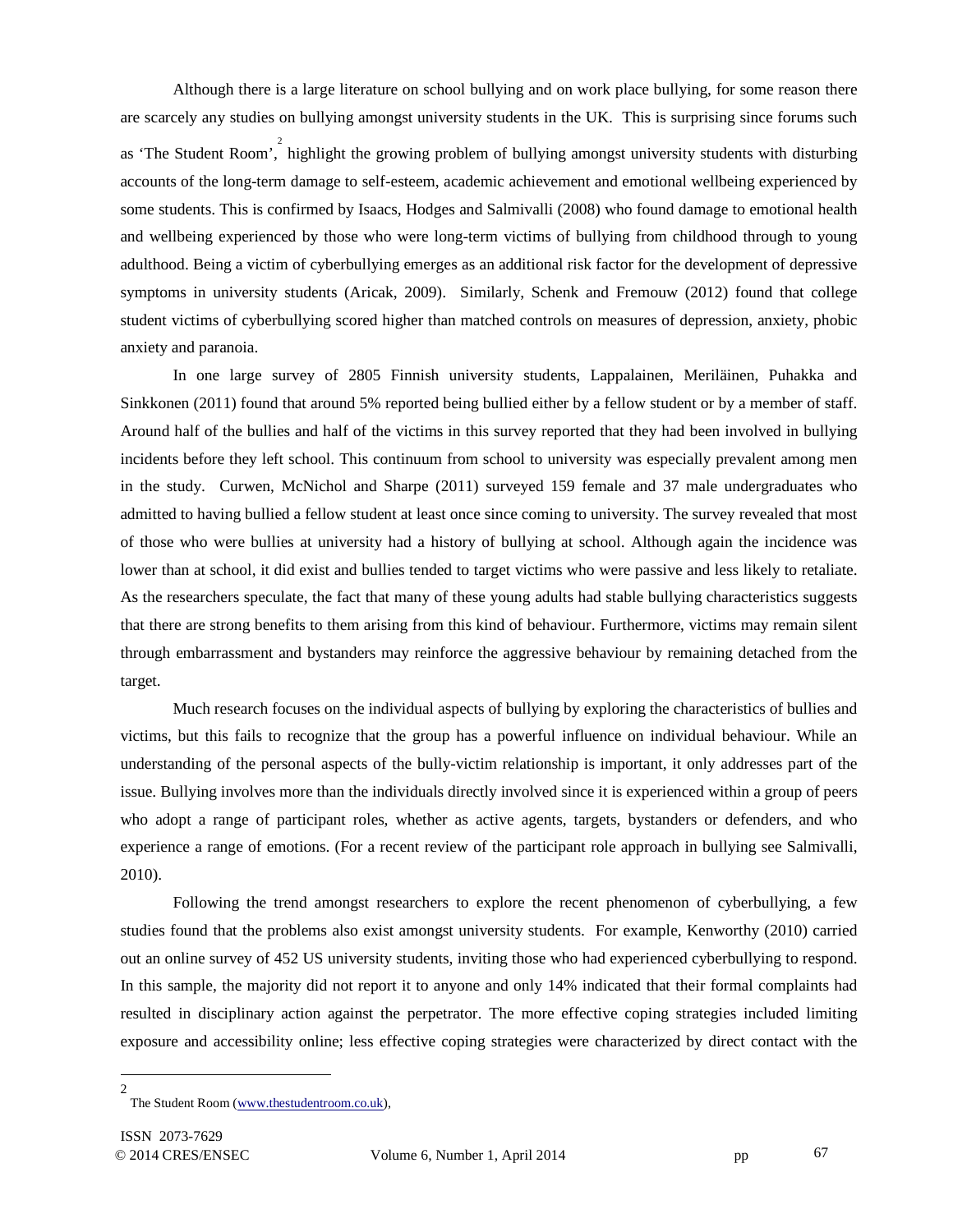perpetrator. Those who coped least well were students for whom the bullying met the legal definition of *cyberstalking* and those who were being bullied by a former dating/intimate partner. One aspect concerned students' confusion about the seriousness of cyberbullying since some considered it to be simply a prank rather than a crime. Similarly, Bennett, Guran, Ramos and Margolin (2011) found evidence of hostility, humiliation, exclusion and intrusiveness by means of electronic victimization in friendship and dating relationships.

## **Method**

Participants were 20 university students, 17 women and 3 men, aged 21-30 years who had volunteered to take part in the research. They were invited to participate in the study during a social studies lecture on bullying at school and in the workplace. The research took place immediately after the lecture and the students were provided with the information that the study was: 'to find out more about the extent of bullying within universities in order to help researchers and university staff understand the issue and to do more effective anti-bullying policy making and practice'. Additionally, there was no compulsion to take part, they could leave at any point and of those who volunteered none opted to withdraw from the study

The researchers emphasized that no real names were to be reported. They took time in introducing the research activity in order to create a supportive environment. At the end of the session, the whole group took part in a full debriefing process to ensure that no-one remained 'in role'.

We divided the students into three groups: 'Alex', 'Chrissie' and 'Peer Group'. The students were given the following role play scenario and invited to assume their assigned roles within their groups.

- Alex is a popular boy at university and is actively engaged in student politics and the campaign against tuition fees; he has a lot of friends;
- Chrissie has agreed to help Alex with his work, she has a few friends and is a first class student;
- Alex wants Chrissie to write his essay for him;
- Chrissie has refused;
- Alex has posted nasty comments about Chrissie on Facebook, questioning her sexuality, her popularity and her reputation;
- The rest of the degree cohort are turning against Chrissie as a consequence of Alex's actions;
- A restorative conference is needed to sort out the problem.

#### **Data Collection**

The purpose of the exercise was to resolve the outcome of this alleged incident of cyberbullying using a social network site. Participants were asked to engage in a restorative conference in their respective roles of 'Alex', 'Chrissie' and 'Peer Group'. This is common practice in the restorative approach. First established in New Zealand in the context of indigenous involvement with the criminal justice system, this is a mediation technique that follows a principle of reintegrative shaming (Braithwaite, 1989) (see McLaughlin et al., 2003 for a detailed discussion of the adaption, evolution and nature of restorative practice in Western Society). The offender (in this case Alex) has to face the victim (Chrissie) in discussing the offence/incident with all related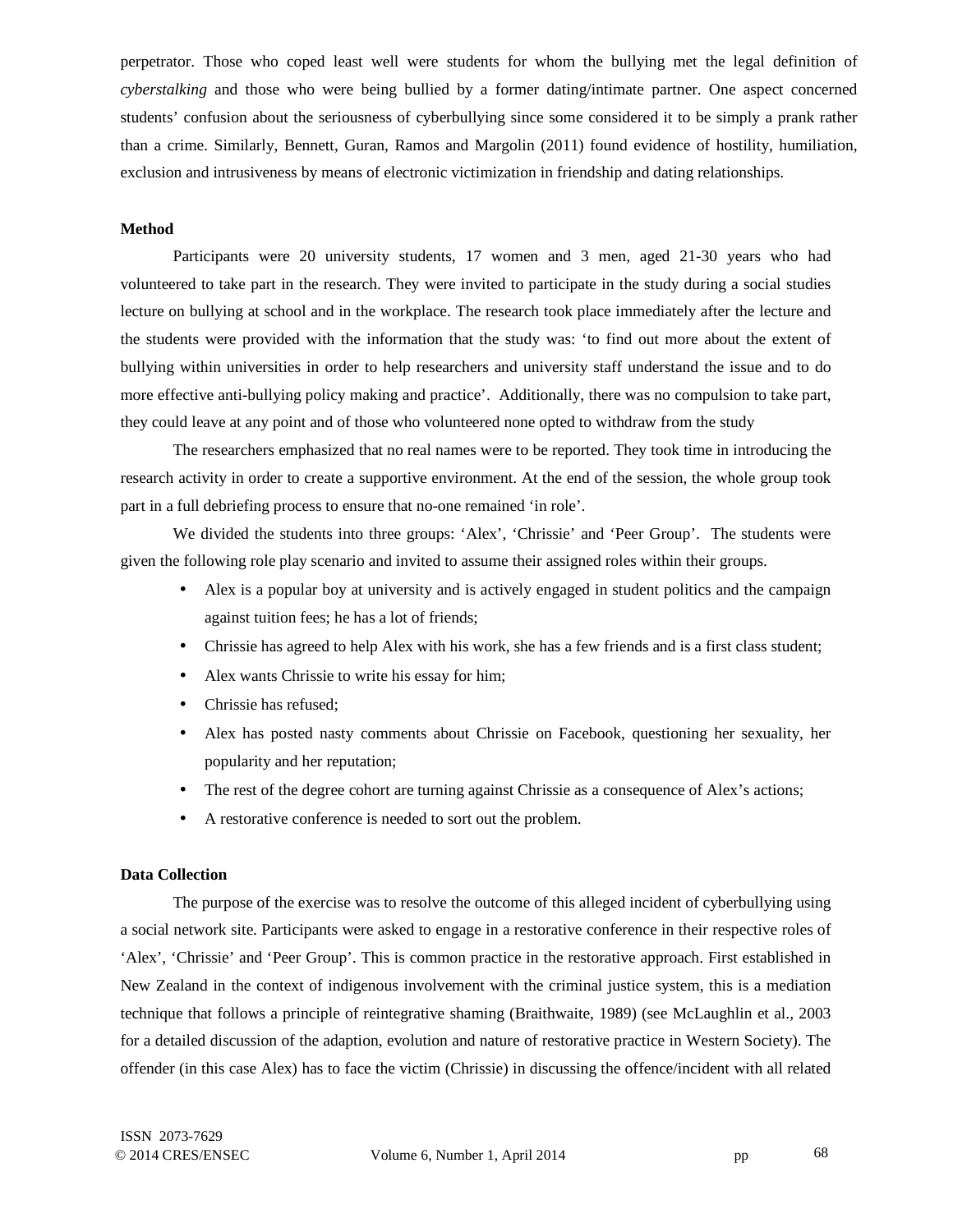parties until an outcome is reached where all those involved are satisfied. The students were asked to answer the following questions:

- 1. What is your perspective on the situation?
- 2. What is your view of the target and perpetrator?
- 3. What is your solution to the problem?

Each group summarized their views on a flip chart, examples of which can be seen in the figures below and then were invited to speak about their concerns, issues and outcomes. The groups each took a turn, defending their point of view and this continued until all parties were satisfied with the outcome. The debriefing activity took place once the conflict was resolved.

# **Analysis**

As we can see from the raw data presented in Figures 1 and 2, the participants really engaged with the task in hand. We have decided to present some of the raw data as there is often limited opportunity to do so in hardcopy journals and it gives a sense of the emotions and genuine involvement that the students had in their respective roles.

The analysis of the material generated within the groups was carried out using a qualitative approach to elicit themes and a coding system was developed. Awareness of researcher feelings, insights and interpretations, together with decisions regarding methodology, data analysis and ethical dilemmas (Miles and Huberman 1994) were noted. These issues were discussed regularly by the two authors.

SL. shouldn ashamad of DE 's nothing to be ashamed of NOVE uite ! that doesn't take had she agriced se Ai ambiguoa Im kere  $\mathcal{F}$ CAUSE

**Figure 1. An Example of the Data Collected Results of Group: 'Alex'**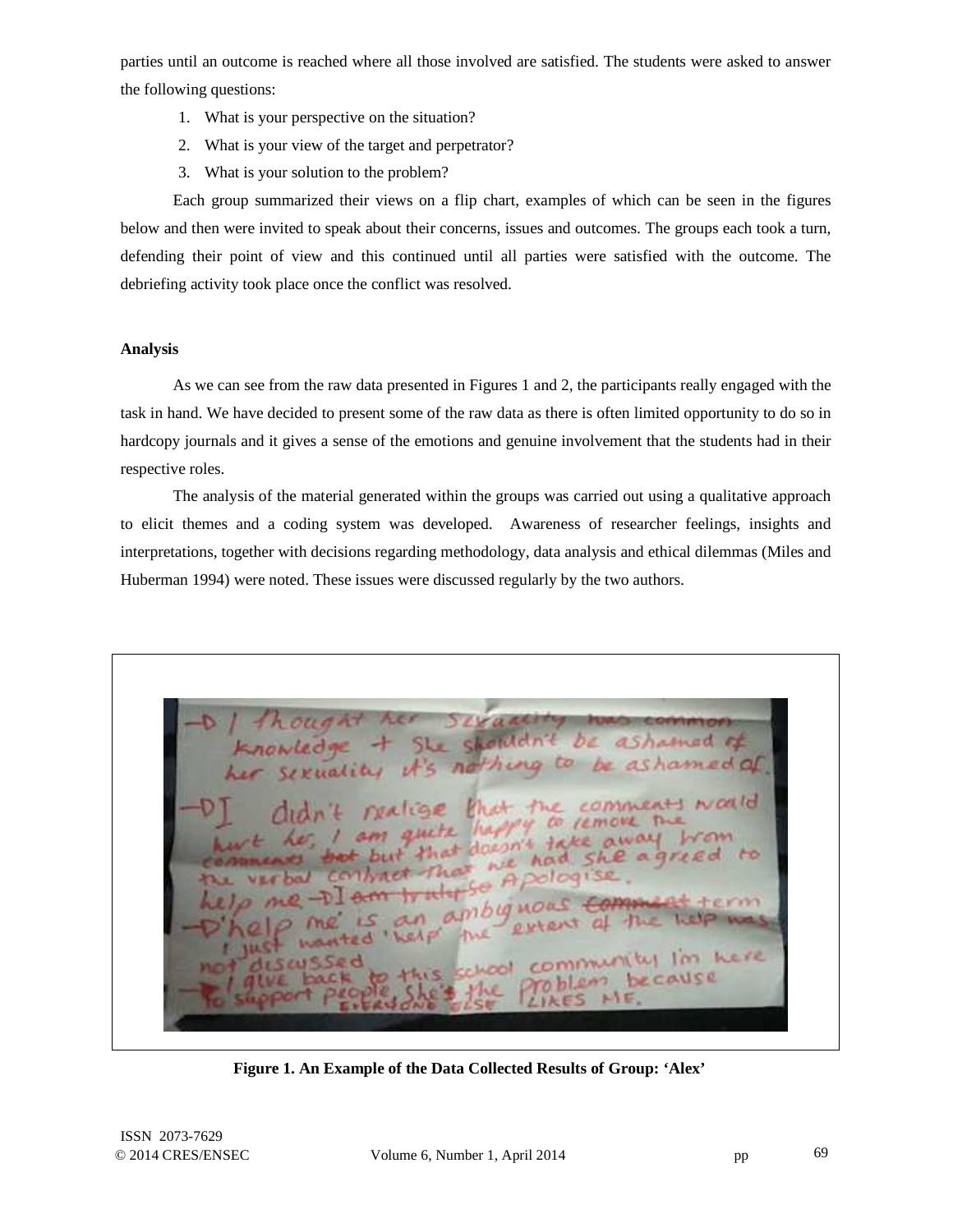We don't know Chrissie so don't make the effort to understand the situation of get to know her better/get to know We assume the Facebook thing is an 'inside' joke + don't want don't talk to her because we don't want to make her feel uncomfortable, CAN WE CHANGE.... Become Chrissie's support group

**Figure 2. An Example of the Data Collected Results of Group 'Peer Group'** 

## **Results**

All participants in group 2 'Chrissie' (100%) described the nature of the relationship depicted in the scenario as bullying and exclusion. They clearly identified the victim, bully and bystander roles. However, participants in groups 1 ('Alex') and 3 ('Peer Group') identified the scenario as 'just banter', 'only joking' and a 'bit of fun'

*Bully – 'Alex'* 

All students that played the role of 'Alex' were angry at the claims made against them by those in the 'Chrissie' role and were astonished that their imagined character was being called into question. As one 'Alex' group claimed: "I give back to this university community, I am here to support people, she is the problem because everyone likes me" (A3) All students in the role of Alex had an exaggerated sense of their own self-worth to the group as a whole and the value of his imagined actions.

When pushed on the subject of the derogatory comments posted on Facebook, all those in the role of 'Alex' were quick to blame 'Chrissie' with common responses summed up in the following excerpt: "I didn't realise that the comments would hurt her. She (Chrissie) is taking this too seriously." (A4) Therefore there was a clear case of 'victim blaming' occurring and being offered as a form of defence for those who had been 'accused' of bullying whilst in the role of 'Alex'. All of those in the role of 'Alex' accused 'Chrissie' of not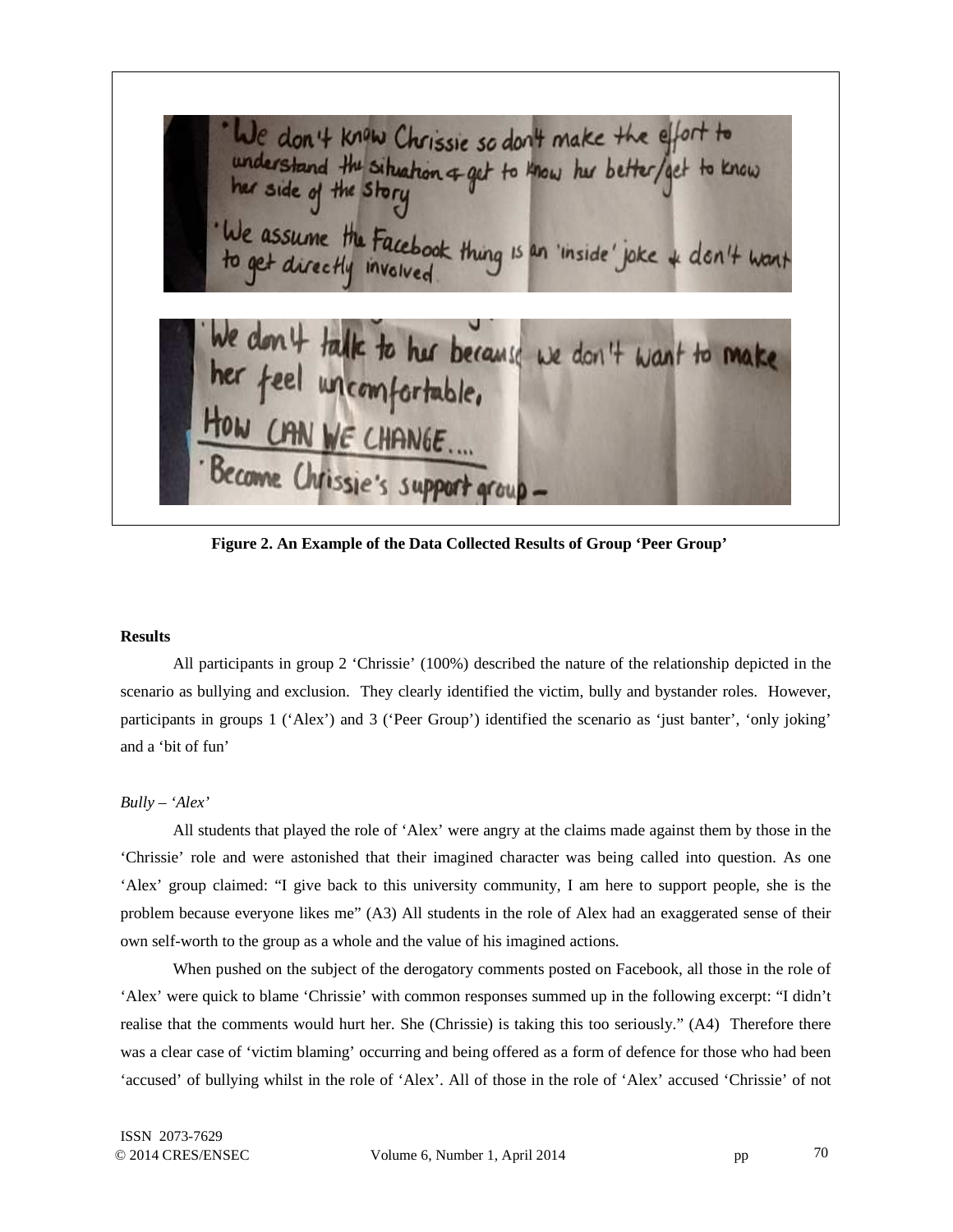seeing through her promise of agreeing to help them with their coursework in the first place: "I am quite happy to remove the comments (from Facebook) but that does not take away from the verbal contract that we had. She agreed to help me with my essay"(A3). Some even went as far as blaming 'Chrissie' for misreading the situation and being over dramatic. As one 'Alex' group stated: "Help is an ambiguous term, I just wanted 'help' the extent of the help was not discussed and she has over reacted to an undefined situation" (A4). In both of these cases the 'Alex' groups are trying to justify and defend their actions, even though, when pushed during the restorative process, all students were aware of the severity of the offence of plagiarism within the university setting.

Through the process of the conference the outcome that was met for 'Alex' was he agreed to remove the comments from Facebook and apologise but only on the condition that he could be helped with his essay. 'Alex' resented the position he was put into in front of his peers. He saw himself as the wronged party. Those students in this role found it difficult to comprehend how they had bullied 'Chrissie' and were flippant with regard to the potential harm caused by posting comments about Chrissies sexuality. They still wanted help with their essay and still pushed for help with it as a positive outcome for themselves.

## *Bystanders – The University Peer Group*

Those students who were assigned to the bystander role were also angry at the fact they were involved in the process at all and failed to acknowledge they had a part to play in the situation. The majority of students explained that they didn't really know 'Chrissie' so they did not really understand what the situation was and why it was happening. They had seen the posts on Facebook but were indifferent to them. This is summed up in the following observation: "We don't know 'Chrissie' so don't make the effort to get to know her. 'Alex' is our friend so we support him." (B3)

To the students in the 'Bystander' group, Alex was an admired, popular figure and there was a reluctance to support 'Chrissie' instead of him. The majority expressed a desire to remain uninvolved and neutral.

A number of the students commented that the posting on the social network site was banter, a joke and "just between the two of them". When pushed on the subject of 'Alex' insisting on 'Chrissie' helping him with his work, again this group acknowledged that it was academic misconduct, plagiarism and against university rules but there was a strong resistance to be involved on any level.

When questioned about their involvement with 'Chrissie' a number of the students in this role denied knowing her, they were aware of her, but didn't regard themselves as her 'friend'. As a result a number of those in this role wanted to be left out of the conference completely. There was a general indifference towards 'Chrissie', which is demonstrated in the following observation: "We don't talk to her, she is not in our group and 'Alex' is our friend. This situation is really between those two and they need to sort it out." (B4)

The outcome for those in the role of bystander was that they were displeased with the fact that they had been wrongly involved in the situation. They acknowledged the severity of potential cases of plagiarism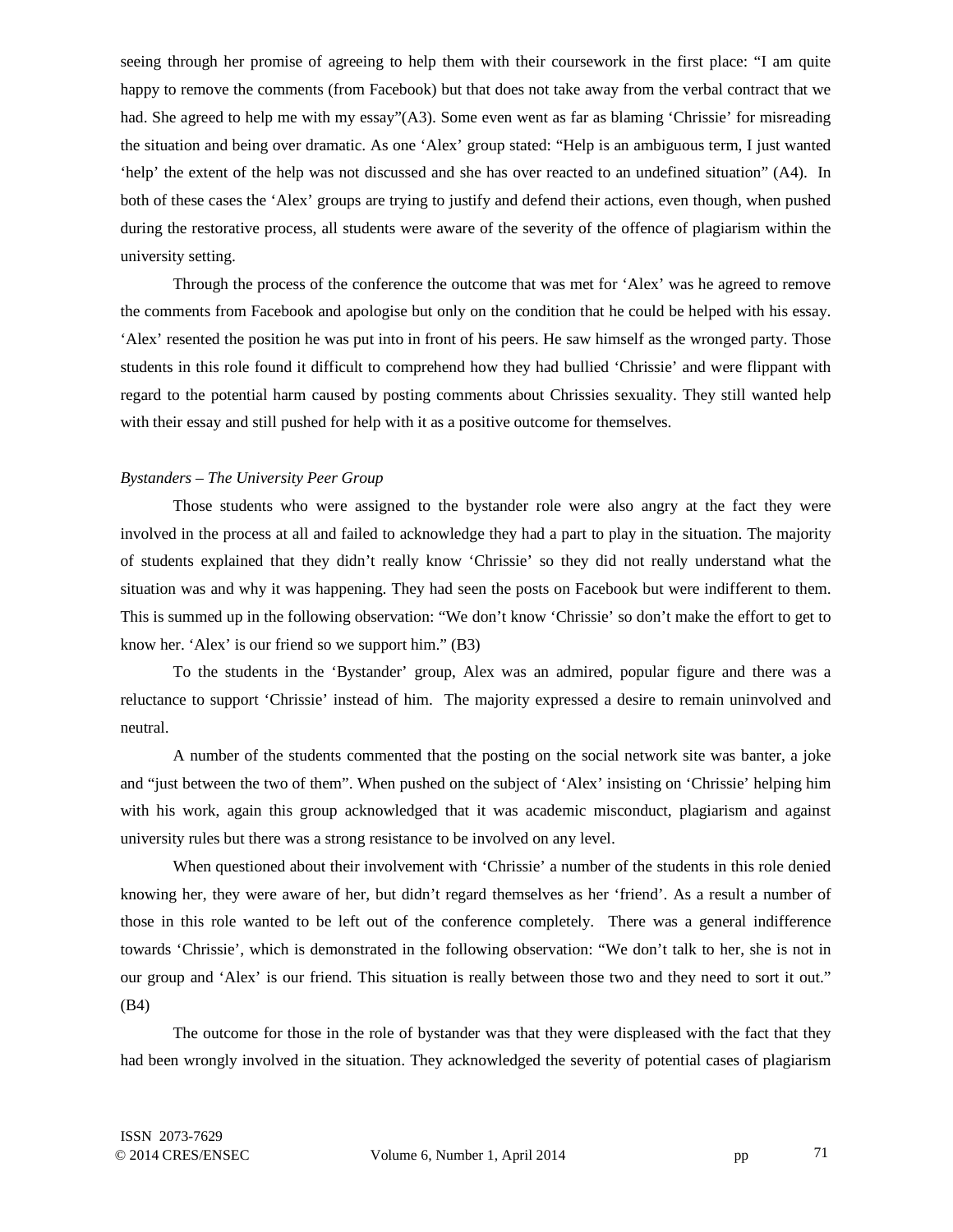if 'Chrissie' had done 'Alex's' work but the group overwhelming believed it was up to the two of them to sort out.

Of the three groups involved in the role play the views of those in the bystander role was the most interesting to witness. These students are all over the age of 18, registered for study at University, yet their opinions and remarks replicate the comments and views of children and young people in the extensive existing research into bullying and cyberbullying. The bystander apathy exhibited, even during an imagined scenario, was a dominant theme.

## *Victim – 'Chrissie'*

All students that played the role of 'Chrissie' were very unhappy and felt sad and victimized in this role. They stated that that they did agree to help 'Alex' with his work but not write the essay for him. Students in this role were astonished at how a simple agreement had got out of hand and they did not understand how it had come to the situation it had. This is reflected in the following: "I agreed to help Alex but not write his essay. It is not my fault he does not have time to write his essay but I cannot do his work for him as we could both be punished and thrown out of university." (C3)

Those in this role felt unpopular and helpless as 'Alex' is popular and well respected within the University and student community and due to this popularity he has posted unrelated and irrelevant comments that have now become the most important fact within the dispute and it is actually about cheating. This was unanimously mentioned by those in this role as highlighted here: "'Alex' should not have posted those things about me this is nothing to do with the fact that he is asking me to cheat and do his work. It is not fair that he has done this." (C4)

Those students in this role found it easy to empathize with a victim role and were able to discuss and acknowledge the consequences of cheating and plagiarism. Some even mentioned the impact that the post had had on their emotional health and their studies. Interestingly they were the only students who even mentioned emotional health and wellbeing when they were 'in role'.

The students in this role, although upset were also aggrieved too, which could be a demonstration of the fact they are older and not in a school environment. They were able to articulate reasons as to why Alex had made unreasonable demands and the repercussions it could have for both of their university careers.

During the process of the conference all of those in the role of 'Chrissie' wanted an apology and the posts to be removed from Facebook. These students were also the ones to suggest some level of group mediation so everyone, including the bystanders could get to know each other. As one group suggested: "Maybe we could all go out to the pub and have a drink and get to know each other to prevent issues like this arising again. We could even form a study group." (C4).

Those in the role of Chrissie were the only group willing to take responsibility for their actions and for what had happened and try to resolve everything with a positive outcome. This leads to interesting questions about the central role of the victim in a bullying situation. Why should a victim take central responsibility? This is clearly an area that needs more research. For a more detailed analysis of the results see Myers and Cowie (2013).

ISSN 2073-7629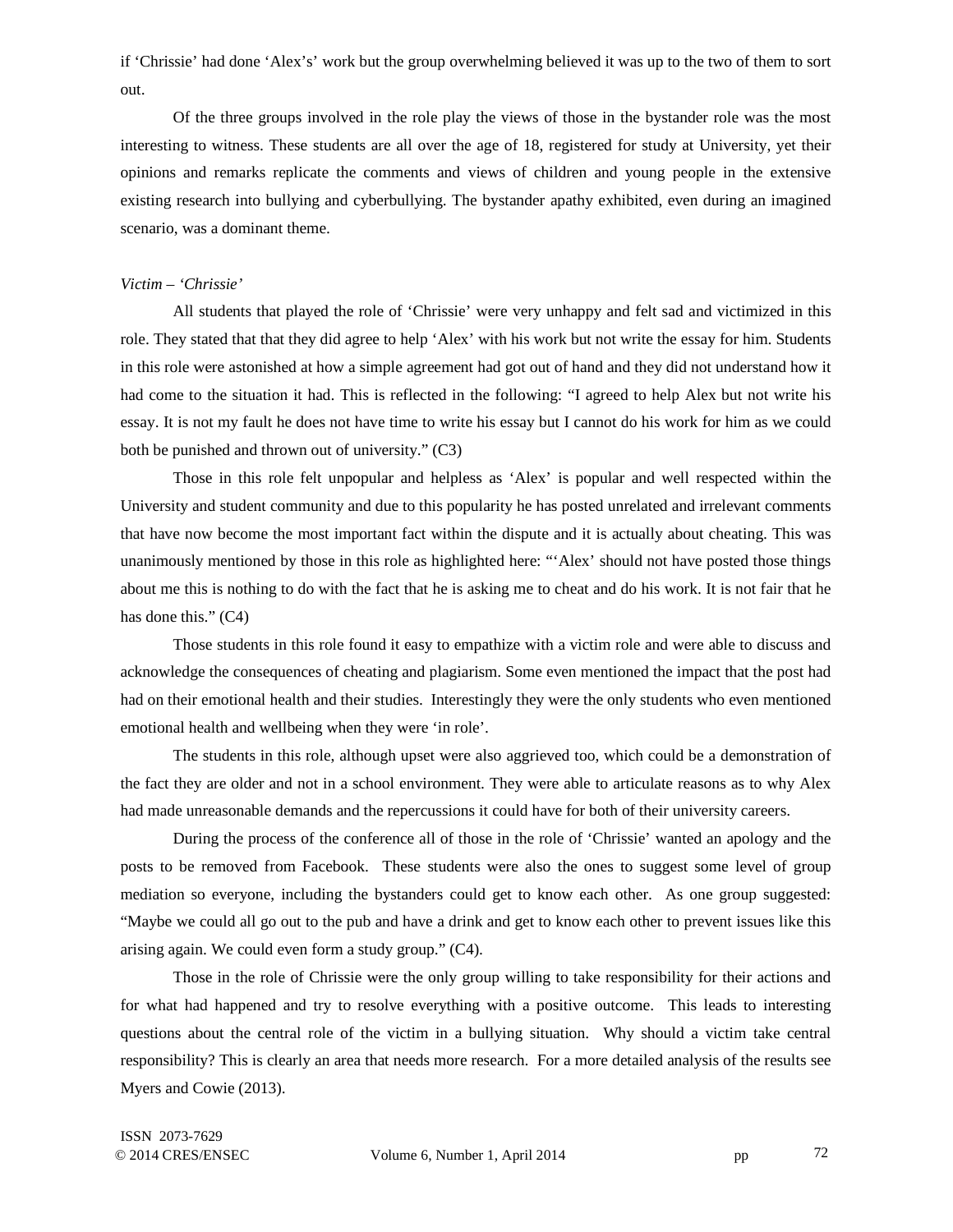#### **Discussion**

Although this was based on a fictional case study, the findings suggest that the power of the peer group and wider networks need to be fully understood if bullying/cyberbullying, is to be tackled efficiently at university level. The bystanders tended to blame the victim and were reluctant to intervene, the victim felt let down and marginalised by peers' indifference and hostility, and the bully failed to realise or understand the consequences of their actions.

The findings confirm Salmivalli's (2010) proposition that bystanders are 'trapped in a social dilemma'. Although they understand that bullying is wrong, and may wish that they could do something to stop it, they are acutely aware of their own needs for security within the peer group. Their inaction supports the bully and undermines the victim. Their feelings of shame and guilt are overridden by the need to belong in the group and keep the bully on side.

In the present study there was no demonstration of altruism in the bystander group until they were required to reach a resolution of the problem, at which point some recognition of the psychological distress to the victim became apparent.

The bystanders demonstrated that they admired altruistic behavior at a macro level, such as campaigning against tuition fees. However, at the micro level, they showed much less empathy for the feelings of a student who had been bullied by a popular student and, as a consequence, marginalised by her peer group. The fact that the bully was an admired figure meant that his unethical request for a fellow-student to write his essay for him was perceived in a much more lenient way than would have been expected. Thus, universities as communities have an important part to play in strengthening students' conceptions of right and wrong and in challenging behaviour that is oppressive and unjust.

The findings in the present study demonstrated the moral dilemmas faced by bystanders when they observe someone being bullied. The practice of peer support might give direction to the minority of bystanders' altruistic wishes to address injustices such as bullying and deliberate social exclusion in their university community (Schulman, 2002). This is the moral stance taken by those bystanders who – unlike the silent majority – are prepared to demonstrate publicly their dislike of injustice and oppression of vulnerable peers and, in the process, to enhance their own belief in the power of individuals to make a difference to others' lives – the quality of optimism (Seligman, Reivich, Jaycox & Gillham, 1995). Nevertheless, in the present study there was not a member of the bystander group who spontaneously broke the code of silence upheld by the student cohort.

#### **Conclusions**

There were some surprising observations arising from this study. For one thing the students expressed genuine feelings and emotions including anger, sadness, disappointment and rejection. Those in the role of Chrissie had the most explicit feelings of abandonment by their peers and were the ones who were most concerned about the ethical issues of asking a colleague to write and plagiarise an assignment. Those in the role of Alex offered disturbing levels of diffusion of the severity of the incident and responsibility. The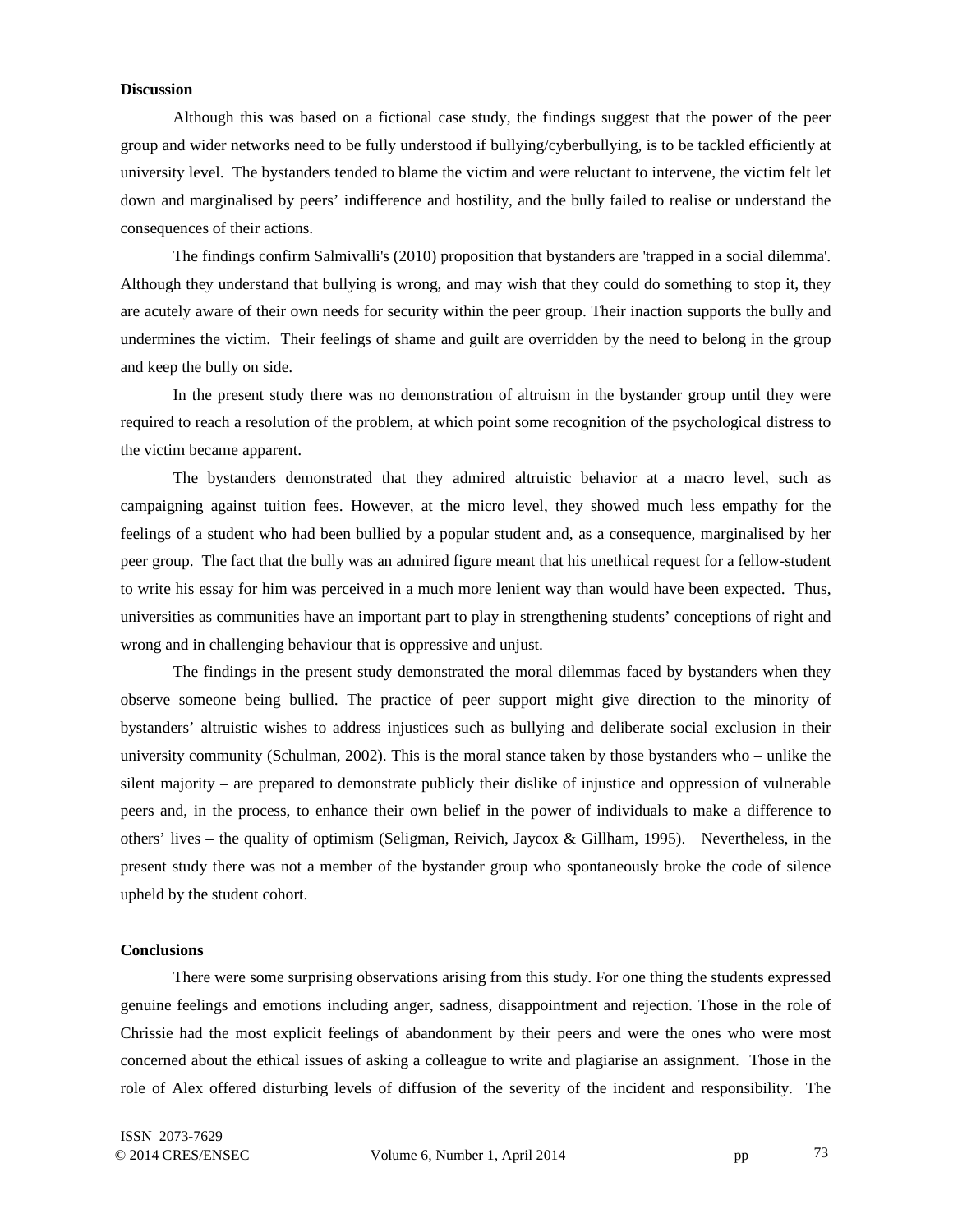students in the role of bystander were the most interesting group. They were altruistic at macro level and admired Alex and his actions as a leader; however, they showed no ability to recognize that Alex's behaviour towards Chrissie was cruel, unethical and vindictive.

This small study demonstrates that the study of bullying is under researched at university level and one that clearly needs attention. It highlights the value of narrative methods and qualitative research since it gives us insights into the world of student inter-personal relationships. There is a perception that once in higher education the problems of bullying cease to exist, as students are perceived as having an idyllic existence. In reality, for some, this is far from the truth. This study highlights a need for empathy training at university level.

The dynamics played out during this study illuminates the understanding of social relationships during the transitions from adolescence to adulthood. The misconception that bullying does not happen at university needs to be considered and challenged. This also signposts that bullying happens across the lifespan.

#### **References**

- Aricak, O. T. (2009). Psychiatric symptomology as a predictor of cyberbullying among University Students. *Eurasian Journal of Educational Research*, *34*, 167-184.
- Bennett, D. C., Guran., E. L., Ramos, M. C., & Margolin, G. (2011). College students electronic victimization in friendships and dating relationships: anticipated distress and associations with risky behaviors. *Violence and Victims*, *26*(4), 410-429.
- Braithwaite, J. (1989). *Crime, Shame and Reintegration.* Cambridge UK: Cambridge University Press.
- Curwen, T., McNichol, J. S., & Sharpe, G. W. (2011). The progression of bullying from Elementary School to University. *International Journal of Humanities and Social Science*, *1*(13): 47-54.
- Isaacs, J., Hodges, E., & Salmivalli, C. (2008). Long-term consequences of victimization: A follow-up from adolescence to young adulthood. *European Journal of Developmental Science*, *2*, 387-397.
- Kenworthy, A. (2010). One goal, one community: Moving beyond bullying and empowering for life. (Program). Bond University Centre for Applied Research in Learning, Engagement, Andragogy and Pedagogy. Retrieved on 16<sup>th</sup> February 2012 from: http://www.bond.edu.au/research/universityresearch-centres/centre-for-applied-research-in-learning-engagement-andragogy-and-pedagogy/onegoal-one-community/index.htm
- Lappalainen, C., Meriläinen, M., Puhakka, H., & Sinkkonen, H-M. (2011). Bullying among university students – does it exist? *Finnish Journal of Youth Research*, *29*(2), 64-80.
- McLaughlin, E., Fergusson, R., Hughes, G., & Westmarland, L. (2003). *Restorative Justice: Critical Issues.* London: Sage Publications.
- Miles, M.B., & Huberman, M. (1994) *Qualitative data analysis.* London: Sage Publications
- Myers, C. & Cowie, H. (2013). University students' views on bullying from the perspective of different participant roles. *Pastoral Care in Education*, *31*(3), 251-267